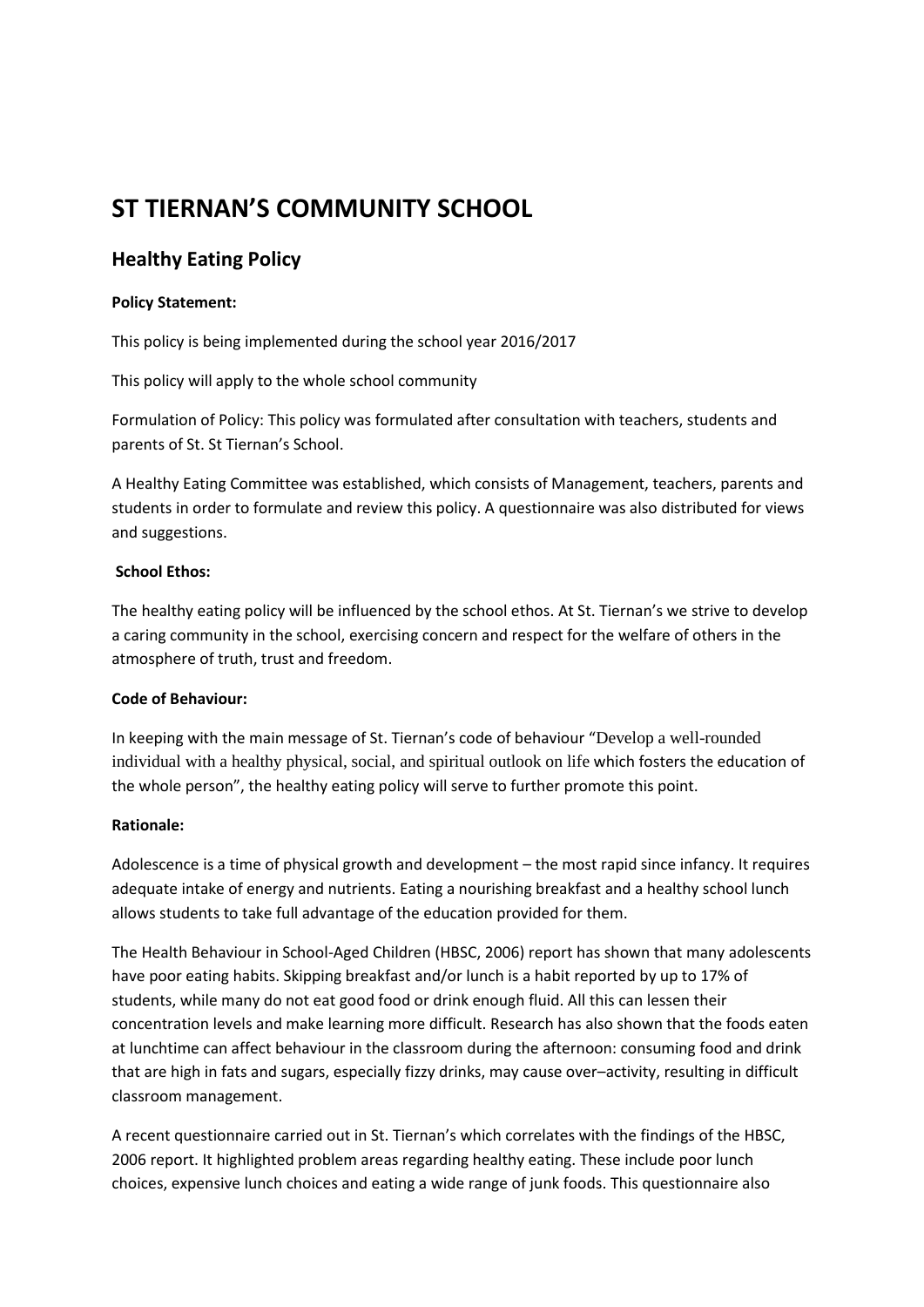showed that there is a high level of support from students for a better range of food options to be made available within the school.

For young people to achieve their full potential, it is essential that they eat healthily. The encouragement of healthy eating practices from a young age will help provide the building blocks for lifelong health and wellbeing.

## **Aims:**

## **The healthy eating policy aims to achieve the following:**

 To promote healthier informed choices regarding food and nutrition among the whole school community

 To actively encourage all members of the school community to avail of the healthier alternative available to them

 To foster positive attitudes towards healthy food choices with a view to improving concentration, learning and energy levels.

To include all members of the school community in the development and promotion of this policy

## **Implementation of Policy:**

 In implementing and promoting this policy we aim to avail of the following resources: advertising, the canteen, different curriculum and staff resources

 The promotion of healthy eating in St. Tiernan's will be addressed in Home Economics, Social, Personal and Health Education (SPHE), Science, Physical Education (PE) and through art and cultural activities

 Increased awareness of healthy eating will be achieved through the use of posters and displays throughout the school building

 Healthy eating week to promote awareness, generate interest and to further students' knowledge of issues related to healthy eating, each school year

 Target parents/guardians with relevant information in relation to healthy eating and food choices. Specifically to provide a leaflet to parents/guardians highlighting to them what food is available to their daughter in the school canteen and the cost of such options.

 Visitors, guest speakers and experts will become involved through the specialised departments like Home Economics, SPHE, Science and PE

 Improve the school canteen to make it more conducive to eating healthy lunches, through the use of art work, posters and music.

 Improve and extend the food and drink options available in the school canteen/shop with a view to looking at healthier options